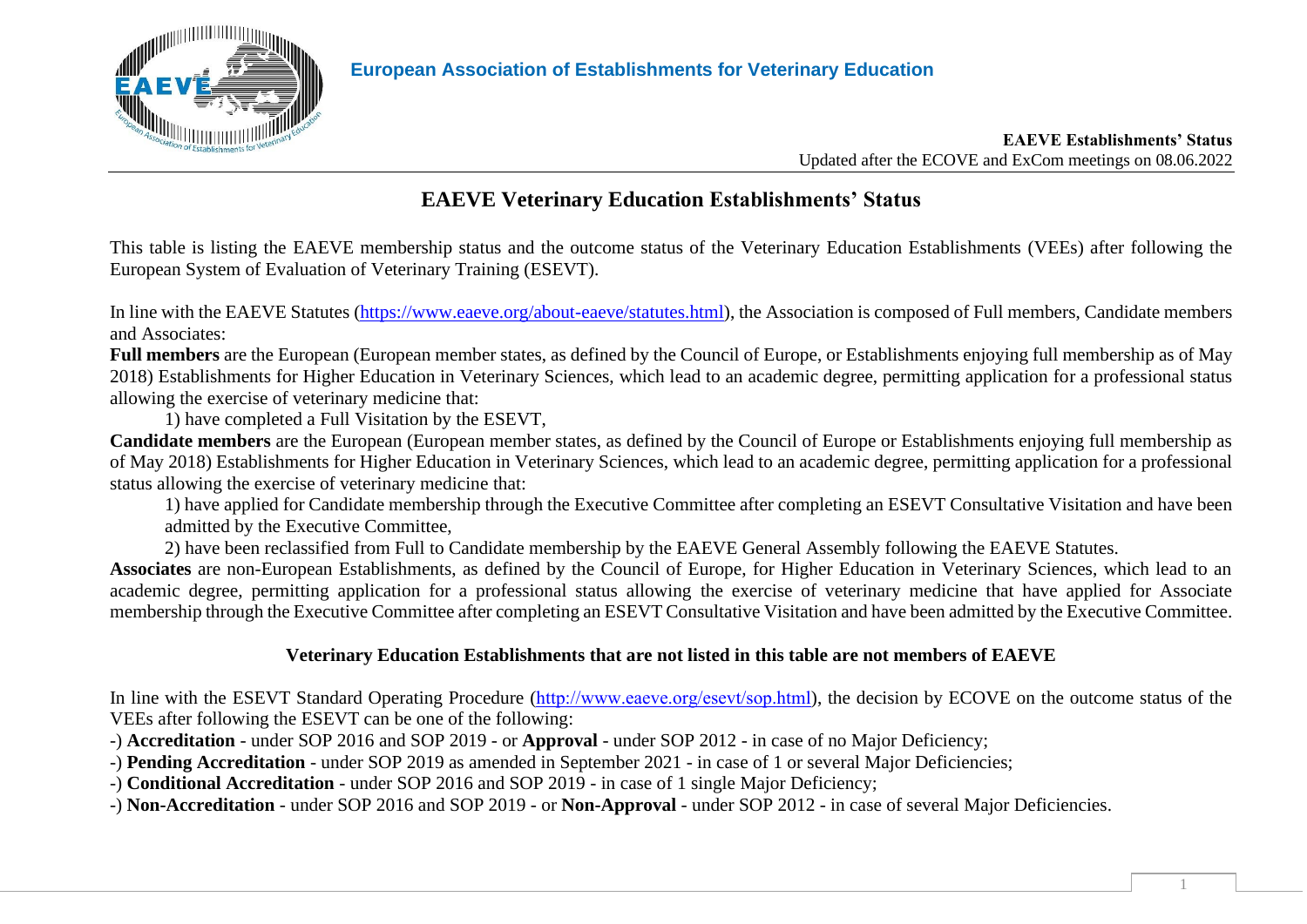

#### **EAEVE Establishments' Status** Updated after the ECOVE and ExCom meetings on 08.06.2022

## **Full and Candidate members**

| No.             | Country         | <b>Town</b>   | <b>EAEVE</b> status | <b>ESEVT</b> status              | <b>SOP</b> | Date of ECOVE<br><b>Decision</b> | <b>End of granted</b><br>status <sup>A</sup> | <b>Interim</b><br>Report due <sup>B</sup> |
|-----------------|-----------------|---------------|---------------------|----------------------------------|------------|----------------------------------|----------------------------------------------|-------------------------------------------|
|                 | Albania         | Tirana        | Candidate member    | <b>NOT VISITED</b>               |            |                                  |                                              |                                           |
| $\overline{2}$  | Austria         | Vienna        | Full member         | <b>Accreditation</b>             | 2019       | June 2020                        | November 2026                                | May 2023                                  |
| 3               | Belgium         | Ghent         | Full member         | <b>Accreditation</b>             | 2012       | October 2013                     | April 2023                                   |                                           |
| $\overline{4}$  |                 | Liege         | Full member         | <b>Accreditation</b>             | 2016       | <b>June 2022</b>                 | <b>May 2026</b>                              | $\overline{a}$                            |
| $5\overline{)}$ | Bulgaria        | Sofia         | Candidate member    | <b>NOT VISITED</b>               |            |                                  |                                              |                                           |
| 6               |                 | Stara Zagora  | Full member         | <b>Accreditation</b>             | 2016       | <b>June 2022</b>                 | <b>May 2026</b>                              | $\equiv$                                  |
| $7\overline{ }$ | Bosnia/H.       | Sarajevo      | Candidate member    | <b>NOT VISITED</b>               |            |                                  |                                              |                                           |
| 8               | Croatia         | Zagreb        | Full member         | <b>Accreditation</b>             | 2016       | <b>June 2021</b>                 | <b>June 2023</b>                             |                                           |
| 9               | Czech Republic  | Brno Vet.Med. | Full member         | <b>Approval</b>                  | 2012       | May 2014                         | October 2023                                 |                                           |
| 10              |                 | Brno Hyg.     | Full member         | <b>Approval</b>                  | 2012       | May 2014                         | October 2023                                 |                                           |
| 11              | Denmark         | Copenhagen    | Full member         | <b>Conditional Accreditation</b> | 2019       | December 2021                    | September 2024                               |                                           |
| 12              | Estonia         | Tartu         | Full member         | <b>Approval</b>                  | 2012       | December 2019                    | November 2025                                | May 2023                                  |
| 13              | Finland         | Helsinki      | Full member         | <b>Accreditation</b>             | 2016       | December 2019                    | September 2026                               | Mar 2023                                  |
| 14              | France          | Alfort        | Full member         | <b>Accreditation</b>             | 2012       | November 2017                    | April 2025                                   |                                           |
| 15              |                 | Lyon          | Full member         | <b>Accreditation</b>             | 2019       | September 2021                   | <b>June 2028</b>                             | December 2024                             |
| 16              |                 | Nantes        | Full member         | <b>Accreditation</b>             | 2012       | May 2017                         | October 2024                                 |                                           |
| 17              |                 | Toulouse      | Full member         | <b>Accreditation</b>             | 2019       | <b>June 2022</b>                 | <b>March 2027</b>                            | Sept 2023                                 |
| 18              | North Macedonia | Skopje        | Candidate member    | <b>NOT VISITED</b>               |            |                                  |                                              |                                           |
| 19              | Germany         | Berlin        | Full member         | <b>Accreditation</b>             | 2016       | November 2018                    | November 2024                                |                                           |
| 20              |                 | Giessen       | Full member         | <b>Accreditation</b>             | 2021       | March 2022                       | <b>January 2029</b>                          | <b>July 2025</b>                          |
| 21              |                 | Hannover      | Full member         | <b>Accreditation</b>             | 2016       | May 2018                         | <b>January 2025</b>                          |                                           |
| 22              |                 | Leipzig       | Full member         | <b>Accreditation</b>             | 2016       | May 2019                         | October 2025                                 | Apr 2022                                  |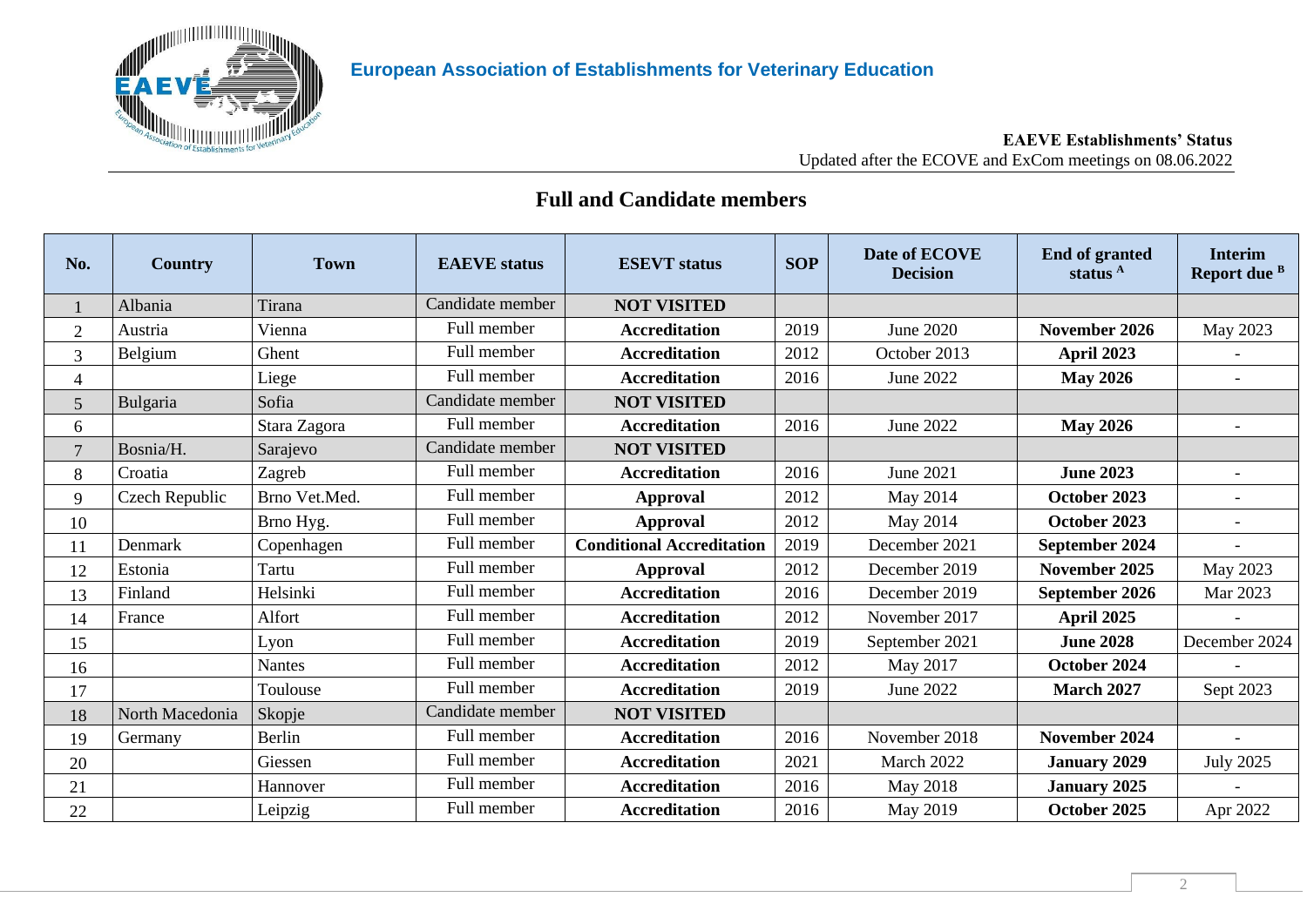

#### **EAEVE Establishments' Status** Updated after the ECOVE and ExCom meetings on 08.06.2022

| No. | <b>Country</b> | <b>Town</b>     | <b>EAEVE</b> status | <b>ESEVT</b> status              | <b>SOP</b> | Date of ECOVE<br><b>Decision</b> | <b>End of granted</b><br>status <sup>A</sup> | <b>Interim</b><br>Report due B |
|-----|----------------|-----------------|---------------------|----------------------------------|------------|----------------------------------|----------------------------------------------|--------------------------------|
| 23  |                | Munich          | Full member         | <b>Approval</b>                  | 2012       | January 2013                     | October 2022                                 |                                |
| 24  | Greece         | Thessaloniki    | Full member         | <b>Accreditation</b>             | 2016       | <b>June 2022</b>                 | October 2028                                 | April 2025                     |
| 25  |                | Karditsa        | Full member         | <b>Non-Accreditation</b>         | 2016       | May 2018                         |                                              |                                |
| 26  | Hungary        | <b>Budapest</b> | Full member         | <b>Accreditation</b>             | 2012       | May 2014                         | February 2024                                |                                |
| 27  | Ireland        | Dublin          | Full member         | <b>Accreditation</b>             | 2019       | March 2022                       | November 2028                                | May 2025                       |
| 28  | Israel         | Rehovot         | Candidate member    | Non-Approval**                   | 2012       | November 2011                    | November 2020                                |                                |
| 29  | Italy          | Bari            | Full member         | <b>Approval</b>                  | 2012       | May 2016                         | <b>January 2024</b>                          |                                |
| 30  |                | Bologna         | Full member         | <b>Accreditation</b>             | 2012       | December 2014                    | <b>May 2024</b>                              |                                |
| 31  |                | Camerino        | Full member         | <b>Conditional Accreditation</b> | 2019       | September 2021                   | <b>June 2024</b>                             |                                |
| 32  |                | Messina         | Full member         | <b>Approval</b>                  | 2012       | May 2015                         | <b>March 2023</b>                            |                                |
| 33  |                | Milan           | Full member         | <b>Accreditation</b>             | 2016       | May 2019                         | <b>March 2026</b>                            | Sep 2022                       |
| 34  |                | <b>Naples</b>   | Full member         | <b>Approval</b>                  | 2012       | October 2013                     | April 2023                                   |                                |
| 35  |                | Padua           | Full member         | <b>Accreditation</b>             | 2016       | December 2020                    | October 2027                                 | Apr 2024                       |
| 36  |                | Parma           | Candidate member    | Non-Approval**                   | 2012       | May 2012                         | <b>May 2022</b>                              |                                |
| 37  |                | Perugia         | Full member         | <b>Accreditation</b>             | 2016       | June 2020                        | <b>March 2026</b>                            | Sep 2022                       |
| 38  |                | Pisa            | Full member         | <b>Pending Accreditation</b>     | 2021       | June 2022                        | April 2023                                   |                                |
| 39  |                | Sassari         | Full member         | <b>Approval</b>                  | 2012       | October 2013                     | <b>May 2023</b>                              |                                |
| 40  |                | Teramo          | Full member         | <b>Pending Accreditation</b>     | 2021       | March 2022                       | November 2022                                |                                |
| 41  |                | Turin           | Full member         | <b>Accreditation</b>             | 2019       | December 2021                    | October 2028                                 | April 2025                     |
| 42  | Latvia         | Jelgava         | Full member         | <b>Approval</b>                  | 2012       | December 2019                    | November 2026                                | Apr 2023                       |
| 43  | Lithuania      | Kaunas          | Full member         | <b>Accreditation</b>             | 2021       | June 2022                        | <b>March 2029</b>                            | Sep 2025                       |
| 44  | Netherlands    | Utrecht         | Full member         | <b>Accreditation</b>             | 2012       | November 2015                    | September 2024                               |                                |
| 45  | Norway         | Oslo            | Full member         | <b>Accreditation</b>             | 2012       | May 2014                         | <b>March 2024</b>                            |                                |
| 46  | Poland         | Lublin          | Full member         | <b>Accreditation</b>             | 2016       | December 2021                    | April 2028                                   | October 2024                   |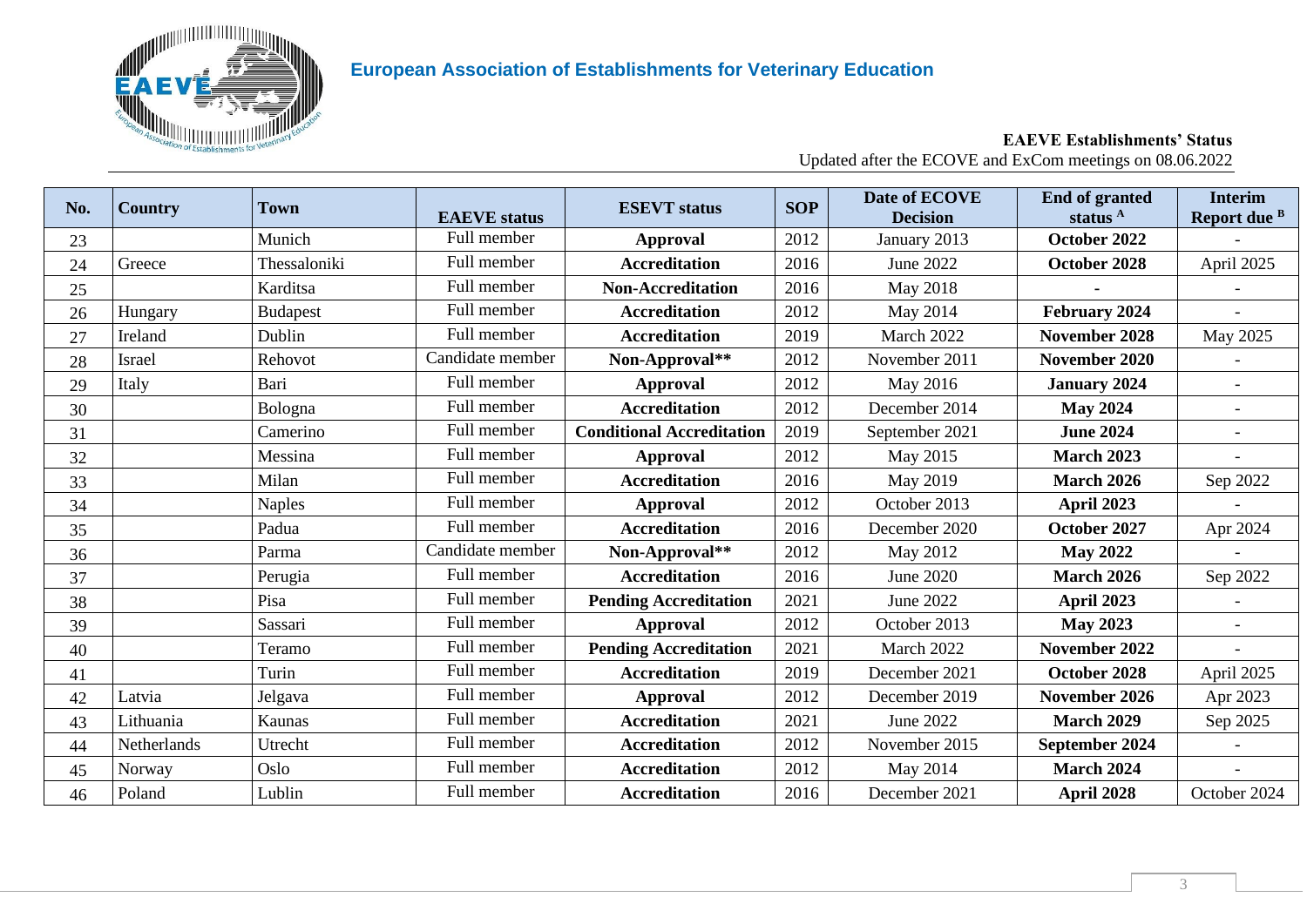

#### **EAEVE Establishments' Status** Updated after the ECOVE and ExCom meetings on 08.06.2022

| No. | <b>Country</b> | Town                      | <b>EAEVE</b> status | <b>ESEVT</b> status              | <b>SOP</b> | Date of ECOVE<br><b>Decision</b> | <b>End of granted</b><br>status $A$ | <b>Interim</b><br>Report due B |
|-----|----------------|---------------------------|---------------------|----------------------------------|------------|----------------------------------|-------------------------------------|--------------------------------|
| 47  |                | Olsztyn                   | Full member         | <b>Accreditation</b>             | 2021       | June 2022                        | <b>March 2029</b>                   | Sep 2025                       |
| 48  |                | Warsaw                    | Full member         | <b>Accreditation</b>             | 2016       | June 2022                        | <b>May 2026</b>                     |                                |
| 49  |                | Wroclaw                   | Full member         | <b>Approval</b>                  | 2012       | May 2016                         | November 2025                       | May 2022                       |
| 50  | Portugal       | Coimbra                   | Candidate member    | <b>NOT VISITED</b>               |            |                                  |                                     |                                |
| 51  |                | Évora                     | Candidate member    | <b>NOT VISITED</b>               |            |                                  |                                     |                                |
| 52  |                | Lisbon                    | Full member         | <b>Accreditation</b>             | 2016       | November 2017                    | October 2024                        |                                |
| 53  |                | Lisbon Lusofona           | Full member         | <b>Approval</b>                  | 2012       | December 2021                    | February 2027                       | Aug 2023                       |
| 54  |                | Porto                     | Full member         | <b>Approval</b>                  | 2012       | September 2021                   | <b>May 2026</b>                     | November 2022                  |
| 55  |                | Vila Real                 | Full member         | <b>Approval</b>                  | 2012       | November 2016                    | November 2022                       |                                |
| 56  | Romania        | <b>Bucharest</b>          | Full member         | <b>Pending Accreditation</b>     | 2021       | June 2022                        | <b>March 2023</b>                   |                                |
| 57  |                | Cluj-Napoca               | Full member         | <b>Approval</b>                  | 2012       | May 2017                         | November 2024                       |                                |
| 58  |                | Iasi                      | Candidate member    | Non-Approval                     | 2012       | April 2011                       |                                     |                                |
| 59  |                | Timisoara                 | Full member         | <b>Accreditation</b>             | 2019       | June 2022                        | February 2027                       | Aug 2023                       |
| 60  | Serbia         | Belgrade                  | Candidate member    | <b>NOT VISITED</b>               |            |                                  |                                     |                                |
| 61  | Slovakia       | Kosice                    | Full member         | <b>Accreditation</b>             | 2012       | November 2016                    | October 2025                        | Apr 2022                       |
| 62  | Slovenia       | Ljubljana                 | Full member         | <b>Accreditation</b>             | 2019       | September 2021                   | <b>June 2028</b>                    | December 2024                  |
| 63  | Spain          | Barcelona                 | Full member         | <b>Accreditation</b>             | 2016       | June 2020                        | November 2025                       | May 2022                       |
| 64  |                | Cáceres                   | Full member         | <b>Conditional Accreditation</b> | 2020       | June 2022                        | April 2025                          |                                |
| 65  |                | Córdoba                   | Full member         | <b>Accreditation</b>             | 2019       | December 2020                    | <b>March 2027</b>                   | Sep 2023                       |
| 66  |                | Las Palmas                | Full member         | <b>Accreditation</b>             | 2016       | September 2021                   | <b>February 2026</b>                | August 2022                    |
| 67  |                | León                      | Full member         | <b>Approval</b>                  | 2012       | May 2017                         | December 2024                       |                                |
| 68  |                | Lugo                      | Full member         | <b>Accreditation</b>             | 2016       | June 2021                        | September 2025                      | March 2022                     |
| 69  |                | <b>Madrid Complutense</b> | Full member         | <b>Accreditation</b>             | 2016       | November 2017                    | <b>March 2024</b>                   | $\blacksquare$                 |
| 70  |                | Madrid UAX                | Candidate member    | Non-Approval                     | 2012       | May 2018                         |                                     |                                |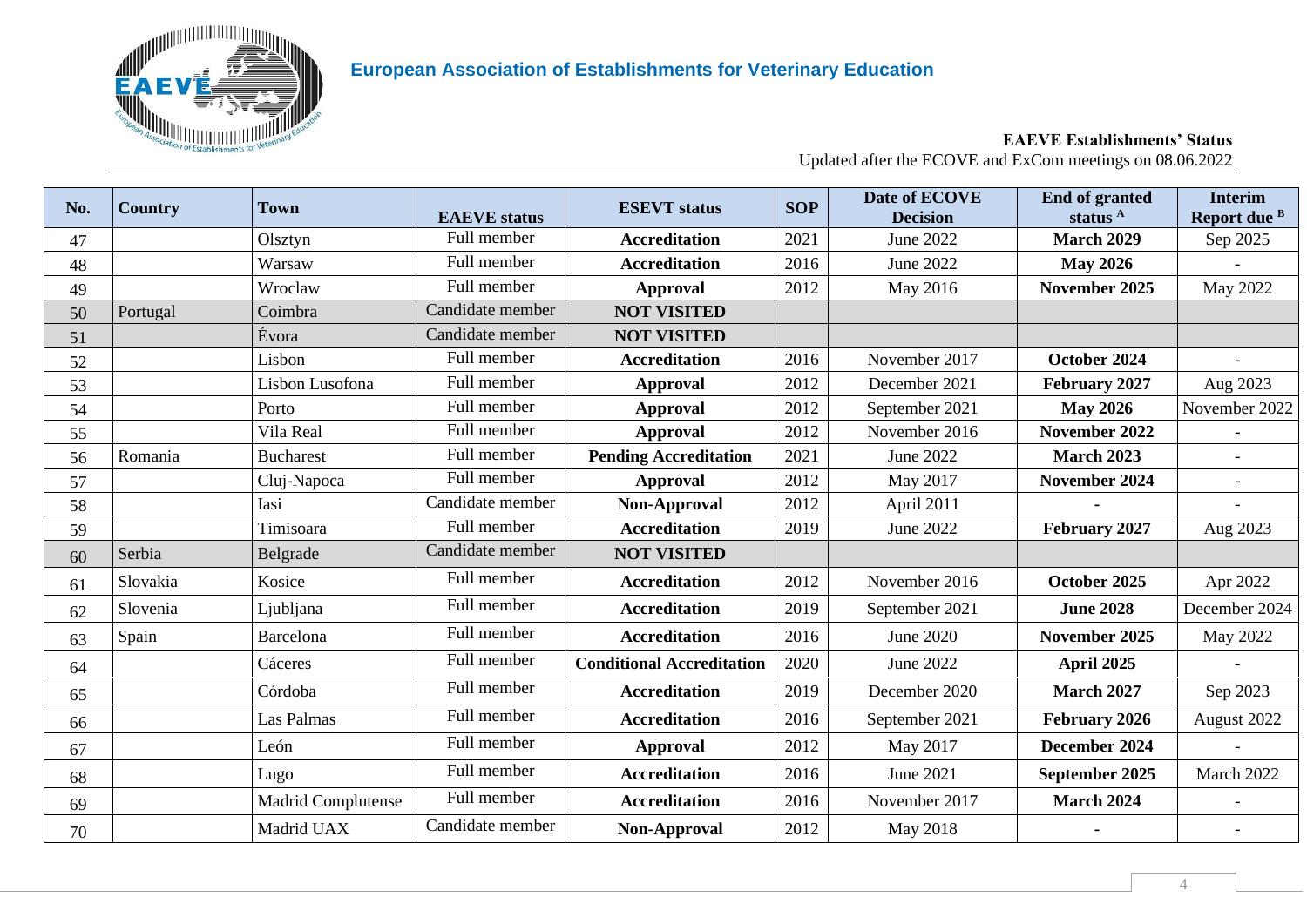

#### **EAEVE Establishments' Status** Updated after the ECOVE and ExCom meetings on 08.06.2022

| No. | <b>Country</b>        | Town             | <b>EAEVE</b> status | <b>ESEVT</b> status      | <b>SOP</b> | Date of ECOVE<br><b>Decision</b> | <b>End of granted</b><br>status <sup>A</sup> | <b>Interim</b><br>Report due B |
|-----|-----------------------|------------------|---------------------|--------------------------|------------|----------------------------------|----------------------------------------------|--------------------------------|
| 71  |                       | Murcia           | Full member         | <b>Accreditation</b>     | 2016       | November 2018                    | November 2024                                |                                |
| 72  |                       | Valencia UCH CEU | Full member         | <b>Accreditation</b>     | 2012       | November 2017                    | November 2026                                | May 2023                       |
| 73  |                       | Zaragoza         | Full member         | <b>Accreditation</b>     | 2016       | December 2020                    | February 2027                                | Aug 2023                       |
| 74  | Sweden                | Uppsala          | Full member         | <b>Accreditation</b>     | 2016       | November 2018                    | September 2024                               |                                |
| 75  | Switzerland           | VetSuisse        | Full member         | <b>Accreditation</b>     | 2016       | November 2017                    | October 2024                                 |                                |
| 76  | Turkey                | Afyon            | Candidate member    | Non-Approval             | 2012       | November 2010                    |                                              |                                |
| 77  |                       | Ankara           | Full member         | <b>Approval</b>          | 2012       | May 2018                         | November 2025                                | May 2022                       |
| 78  |                       | Aydin            | Full member         | <b>Non-Accreditation</b> | 2019       | December 2021                    |                                              | April 2025                     |
| 79  |                       | <b>Burdur</b>    | Full member         | <b>Non-Accreditation</b> | 2016       | December 2019                    |                                              | Apr 2023                       |
| 80  |                       | Bursa            | Full member         | <b>Non-Accreditation</b> | 2016       | June 2020                        |                                              | Aug 2023                       |
| 81  |                       | Elazig           | Full member         | <b>Accreditation</b>     | 2016       | September 2021                   | <b>March 2025</b>                            |                                |
| 82  |                       | Erzurum          | Full member         | <b>Non-Accreditation</b> | 2019       | March 2022                       |                                              | May 2025                       |
| 83  |                       | Istanbul         | Full member         | <b>Approval</b>          | 2012       | November 2016                    | October 2025                                 | Apr 2022                       |
| 84  |                       | <b>Kars</b>      | Candidate member    | Non-Approval             | 2012       | May 2016                         |                                              |                                |
| 85  |                       | Kayseri          | Full member         | <b>Accreditation</b>     | 2016       | December 2021                    | September 2025                               |                                |
| 86  |                       | Konya            | Full member         | <b>Non-Accreditation</b> | 2016       | June 2022                        |                                              | $\equiv$                       |
| 87  | Ukraine               | Bila Tserkva     | Full member         | <b>Accreditation</b>     | 2019       | December 2021                    | October 2028                                 | April 2025                     |
| 88  | <b>United Kingdom</b> | <b>Bristol</b>   | Full member         | <b>Approval</b>          | 2012       | May 2015                         | November 2024                                |                                |
| 89  |                       | Cambridge        | Full member         | <b>Approval</b>          | 2012       | November 2015                    | <b>March 2025</b>                            |                                |
| 90  |                       | Edinburgh        | Full member         | <b>Approval</b>          | 2012       | May 2016                         | November 2025                                | May 2022                       |
| 91  |                       | Glasgow          | Full member         | <b>Accreditation</b>     | 2019       | December 2021                    | October 2028                                 | April 2025                     |
| 92  |                       | Liverpool        | Full member         | <b>Approval</b>          | 2012       | October 2013                     | November 2022                                |                                |
| 93  |                       | London           | Full member         | <b>Accreditation</b>     | 2016       | September 2021                   | November 2025                                |                                |
| 94  |                       | Nottingham       | Full member         | <b>Accreditation</b>     | 2016       | May 2019                         | November 2024                                | $\overline{\phantom{a}}$       |
| 95  |                       | Surrey           | Candidate member    | <b>NOT VISITED</b>       |            |                                  |                                              |                                |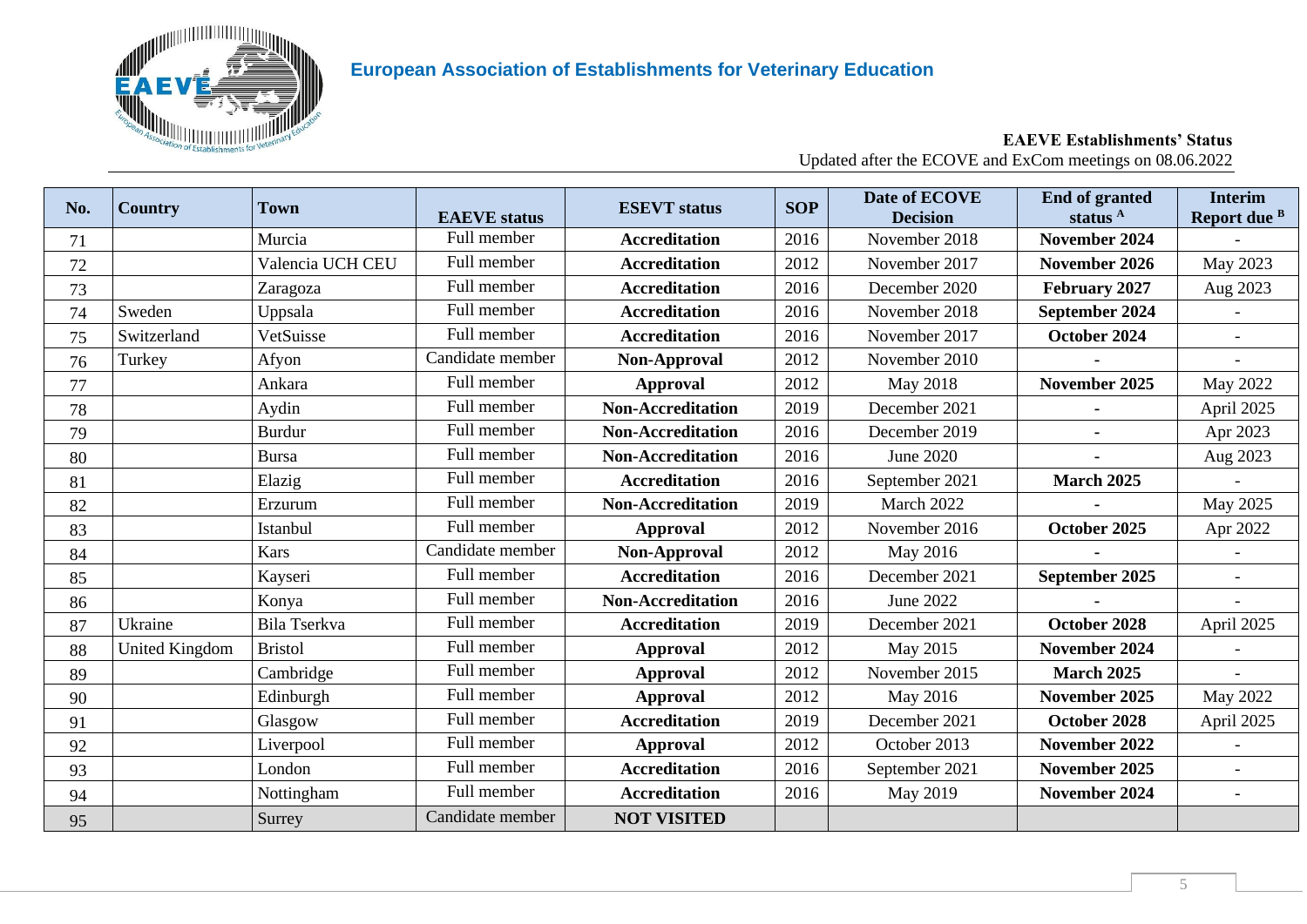

\_\_\_\_\_\_\_\_\_\_\_\_\_\_\_\_\_\_\_\_\_\_\_\_\_\_\_\_\_

### **European Association of Establishments for Veterinary Education**

#### **EAEVE Establishments' Status** Updated after the ECOVE and ExCom meetings on 08.06.2022

\*End of granted status extended by ECOVE for VEEs affected by postponement due to Force Majeure (i.e. COVID-19)

**\*\***Because of end of granted status exceeded

A The Visitation must be completed not later than 2 months before the ECOVE meeting (typically taking place in mid-June and mid-December) preceding the end of granted status.

<sup>&</sup>lt;sup>B</sup> Establishments that have already signed an Evaluation Agreement for the next Visitation and paid the relevant Evaluation Fee are exempt from providing an Interim Report, since a full SER will be provided in the near future.